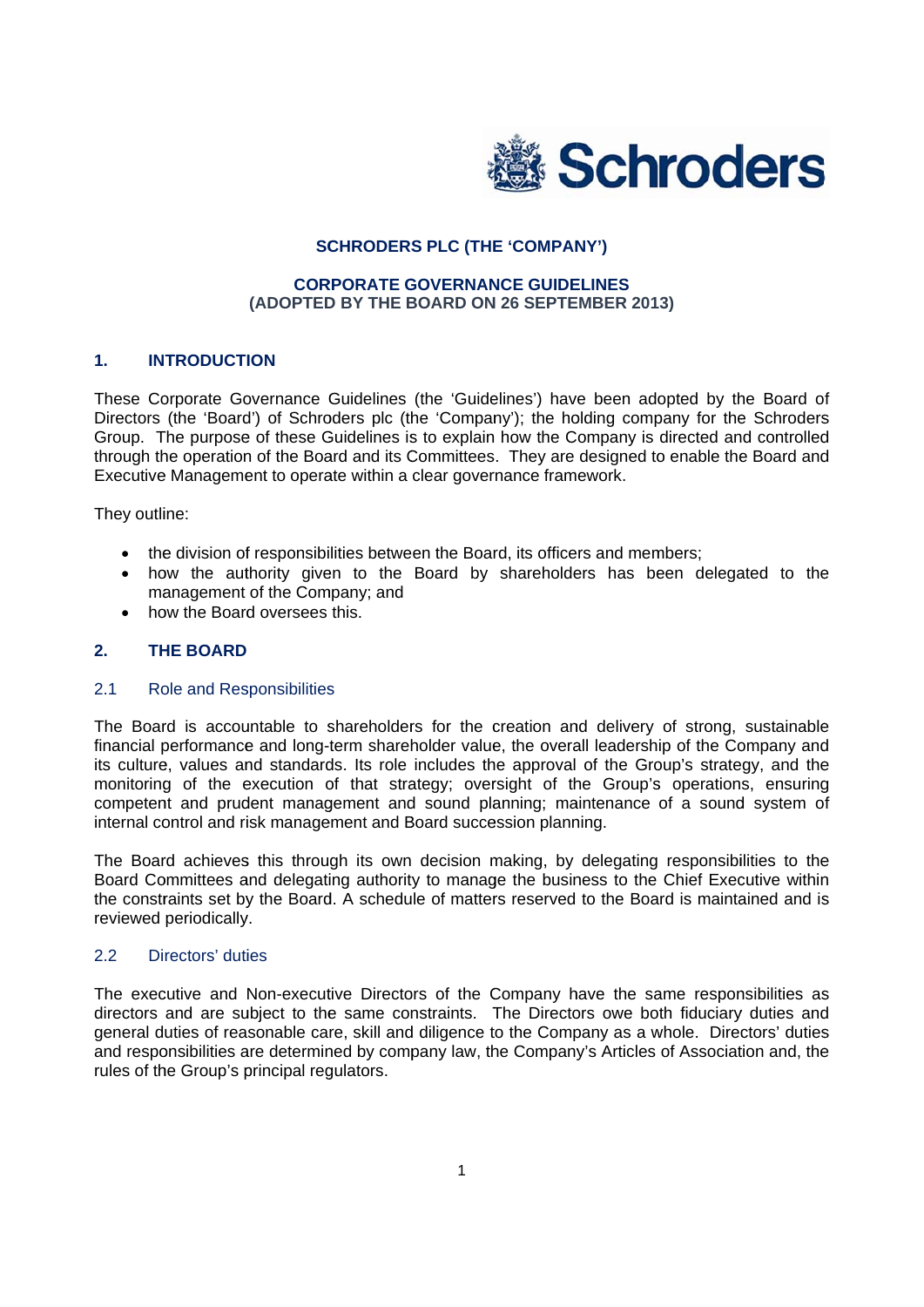# 2.3 Composition

The Board believes that it operates most effectively as a unitary Board, with an appropriate balance of executive Directors, independent Non-executive Directors and Directors who have a connection with the Company's principal shareholder group. No individual or group of individuals should be in a position to dominate the Board's decision making.

## 2.4 Division of responsibilities

## 2.4.1 Role of Chairman

The Chairman is responsible for the leadership of the Board and for ensuring its effectiveness in all aspects of its role through regular monitoring and evaluation.

# 2.4.2 Role of Chief Executive

The Chief Executive is responsible for the executive management of the Company and its subsidiaries (the 'Group'), including the creation of shareholder value over the long-term through growth in profits and the recommendation of the Group's strategy and budget.

## 2.4.3 Senior Independent Director

The Senior Independent Director acts as a sounding board for the Chairman, is responsible for the evaluation of the Chairman's performance and serves as an intermediary for the other Directors as necessary. The Senior Independent Director is available to shareholders if they have concerns which cannot be resolved through discussion with the Chairman or the executive Directors.

## 2.4.4 Non-executive Directors

Non-executive Directors have a responsibility to uphold high standards of integrity and probity and are expected to provide constructive challenge and help develop proposals on strategy. Nonexecutive Directors are also expected to monitor the performance of management in meeting agreed objectives while satisfying themselves on the integrity of financial information and that financial controls and risk management systems are robust and appropriate. The Board assesses the independence of its Non-executive Directors using the criteria set out in the UK Corporate Governance Code.

# 2.5 Appointments to the Board

The Board recognises that its members should collectively possess a broad range of skills, expertise and industry knowledge, and business and other experience relevant to the effective oversight of the Group's business. The Nominations Committee ensures appropriate succession plans are in place and makes recommendations to the Board in order to ensure that the composition of the Board and its Committees is appropriate. Appointments are made on merit and against objective criteria, including skills, independence, expertise, relevant knowledge, experience and with due regard to the benefits of diversity.

### 2.6 Other commitments, conflicts and appointments

Directors must ensure that their other commitments do not conflict or materially interfere with their responsibilities to the Company. Directors are required to notify the Company Secretary in advance of any actual or potential conflicts through other directorships or shareholdings. They must disclose to the Board any potential conflicts of interest they may have in relation to any matter under discussion by the Board and, if appropriate, refrain from participating in discussions and voting on a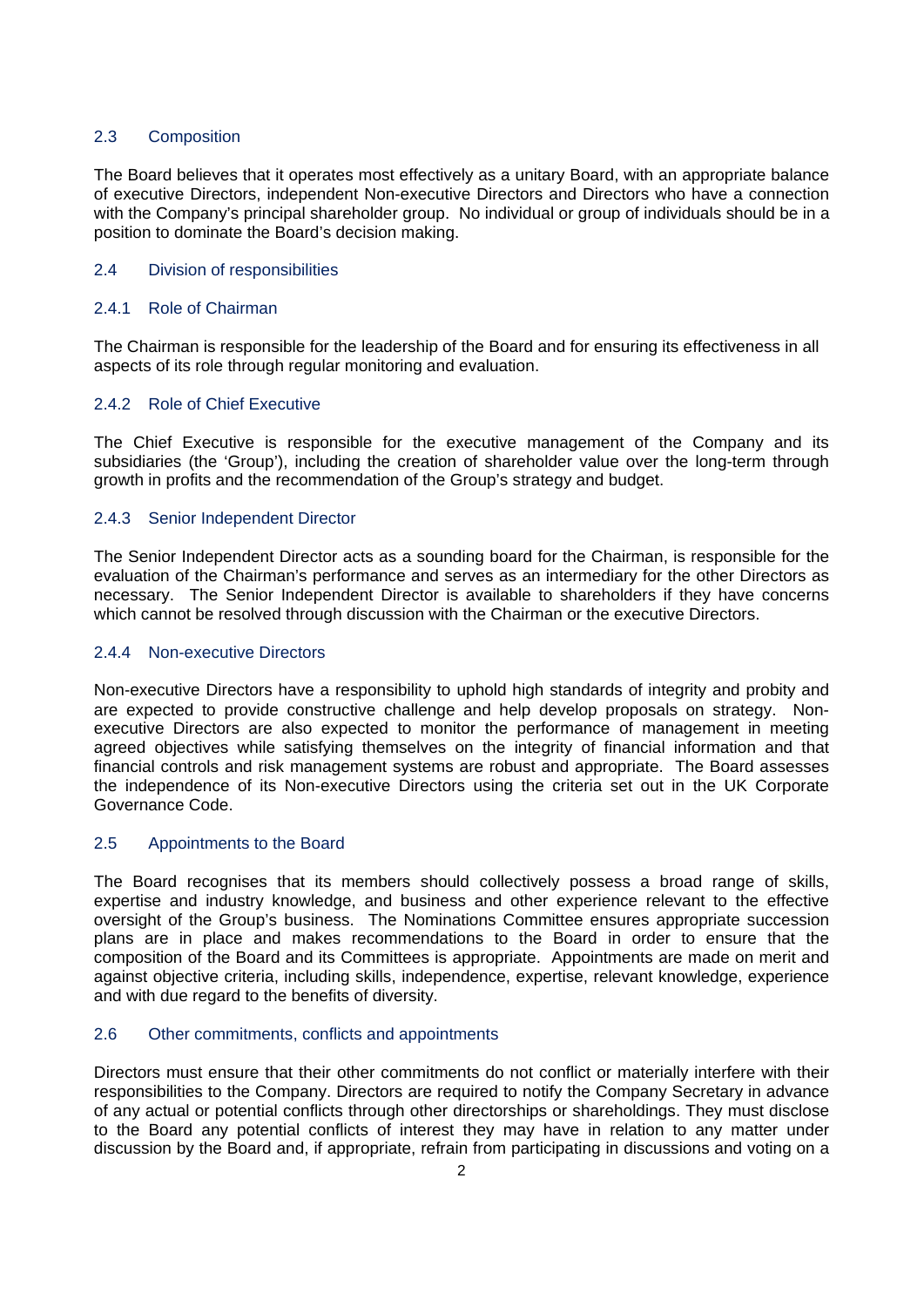matter in which they have a conflict. In accordance with the Company's Articles of Association, Directors must seek authorisation from the Board if an actual or potential conflict of interest should arise. Once authorised, conflicts of interest will be recorded in a Conflicts of Interest Register to ensure Directors' duty to avoid conflicts is not infringed. The Conflicts of Interest Register will be reviewed annually by the Board to confirm that conflicts of interest have been dealt with appropriately and that the process for dealing with them is operating effectively.

Directors hold and may wish to take up other positions with other companies or bodies. In the case of executive Directors, the Board generally supports the acceptance of one non-executive appointment (but not the chairmanship) with a major company in order to widen their skills and knowledge for the benefit of the Group. To ensure that there is no risk to the Company and that executive Directors remain fully able to discharge their responsibilities to the Group, any such Director wishing to accept an external appointment must comply with the Group's policy on external appointments adopted by the Board which includes gaining approval by the Board. In the case of Non-executive Directors, they must notify the Chairman before accepting any external appointment.

### 2.7 Election and re-election

Directors are required to submit themselves for election by shareholders at the first Annual General Meeting following their appointment by the Board and for re-election annually thereafter.

Independent Non-executive Directors should not normally expect to serve for more than nine years following their first election by shareholders. There may be circumstances in which Non-executive Directors will serve for longer, for example Directors who have a connection with the Company's principal shareholder group.

### 2.8 Board effectiveness

### 2.8.1 Induction

On appointment to the Board and its Committees each Director will receive a full, formal and tailored induction. The induction is co-ordinated by the Company Secretary, in consultation with the Chairman and Chief Executive.

### 2.8.2 On-going development

On-going development for Directors is provided through meetings with and presentations from members of staff and, on occasion, external advisers, both at Board and Committee meetings, together with the regular provision of external and selected management information.

### 2.8.3 Evaluation

The Board, led by the Chairman, will conduct an annual self-evaluation to determine whether the Board, its principal Committees and individual Directors are functioning effectively. At least every third year the evaluation process will be externally facilitated by an independent body recommended by the Chairman. The Senior Independent Director will lead the Directors in a review of the Chairman's performance unless this is undertaken by the external facilitator.

# **3. DELEGATED AUTHORITIES**

The Board has delegated authority for the management of the business to the Chief Executive, subject to certain matters which it has reserved to itself and the Board Committees. The Chief Executive in turn delegates elements of his authority and allocates responsibility for control and risk management to his direct reports. The Chief Executive is supported in his role by the Group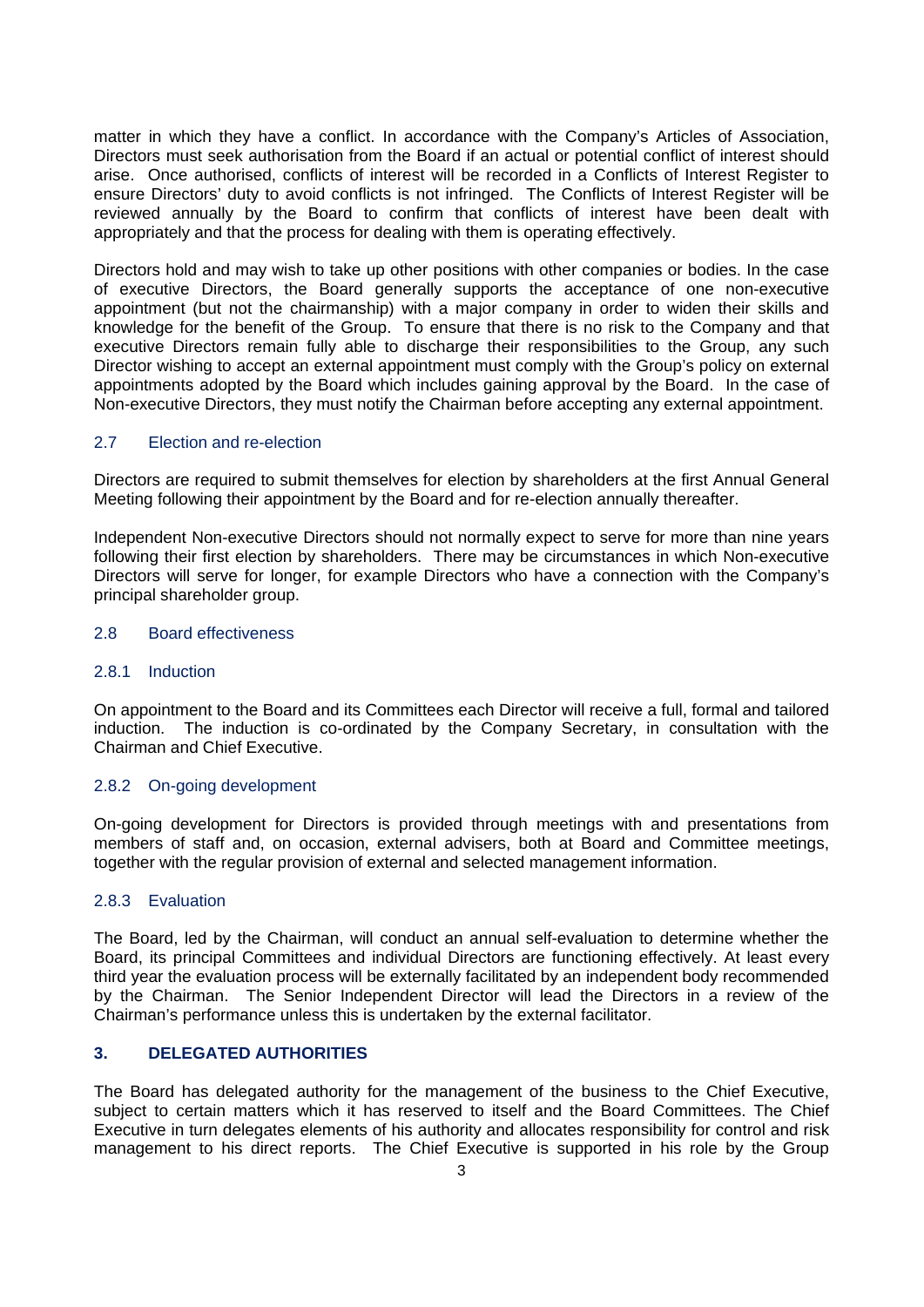Management Committee (which he chairs) comprising his direct reports and other senior executives.

# **4. BOARD COMMITTEES**

## 4.1 Principal Committees

The Board has established an Audit and Risk Committee, a Remuneration Committee and a Nominations Committee, to which it delegates certain of its responsibilities. The membership, chairmanship and terms of reference of each Board Committee are determined by the Board. The terms of reference of each Committee will be reviewed periodically by the relevant Committee and the Board.

Each of these Committees should consist of at least three independent Non-executive Directors. In the case of the Audit and Risk Committee and Remuneration Committee, all of their members should be independent Non-executive Directors. Membership of the Nominations Committee comprises all of the Non-executive Directors. A Director would not usually be chairman of more than one Committee. At least one member of the Audit and Risk Committee should also be a member of the Remuneration Committee. No one other than the Committee Chairman and the Committee's members is entitled to be present at a meeting of the relevant Committee, but others may attend at the invitation of the Chairman of the Committee.

Each Committee should report to the Board, at the first Board meeting after it has met, on matters considered and any significant issues that have arisen. The agenda and minutes for each Committee meeting will usually be available to all Directors, subject to the implications of any relevant actual or potential conflicts of interest.

## 4.2 Other Committees

The Board may, from time to time, establish or maintain additional committees, on a permanent or ad-hoc basis and delegate to such committees such responsibilities and authorities permitted by applicable laws and the Company's Articles of Association as the Board sees fit.

### 4.3 Board and Committee meetings

Directors are expected to attend all Board meetings and meetings of its Committees on which they serve and to spend the time needed in preparation for such meetings. In addition, Directors should stay abreast of the Company's business and markets.

The Board will meet sufficiently regularly to discharge its duties effectively. Further meetings may take place if called by the Board, the Chairman, or the Chief Executive.

Each Committee will also meet sufficiently regularly to discharge its duties effectively.

The agenda for each Board meeting is established by the Chairman and the Chief Executive with the Company Secretary. The agenda for each Committee meeting is established by the Committee Chairman in consultation with appropriate members of the Committee, the secretary to the Committee and the Company's management.

### 4.4 Chairman's Committee

The Chairman's Committee, which is not a formal Committee of the Board, is comprised of the Nonexecutive Directors and serves as an informal forum for the discussion of such matters as the Chairman considers appropriate, including the annual evaluation of the Chief Executive, the review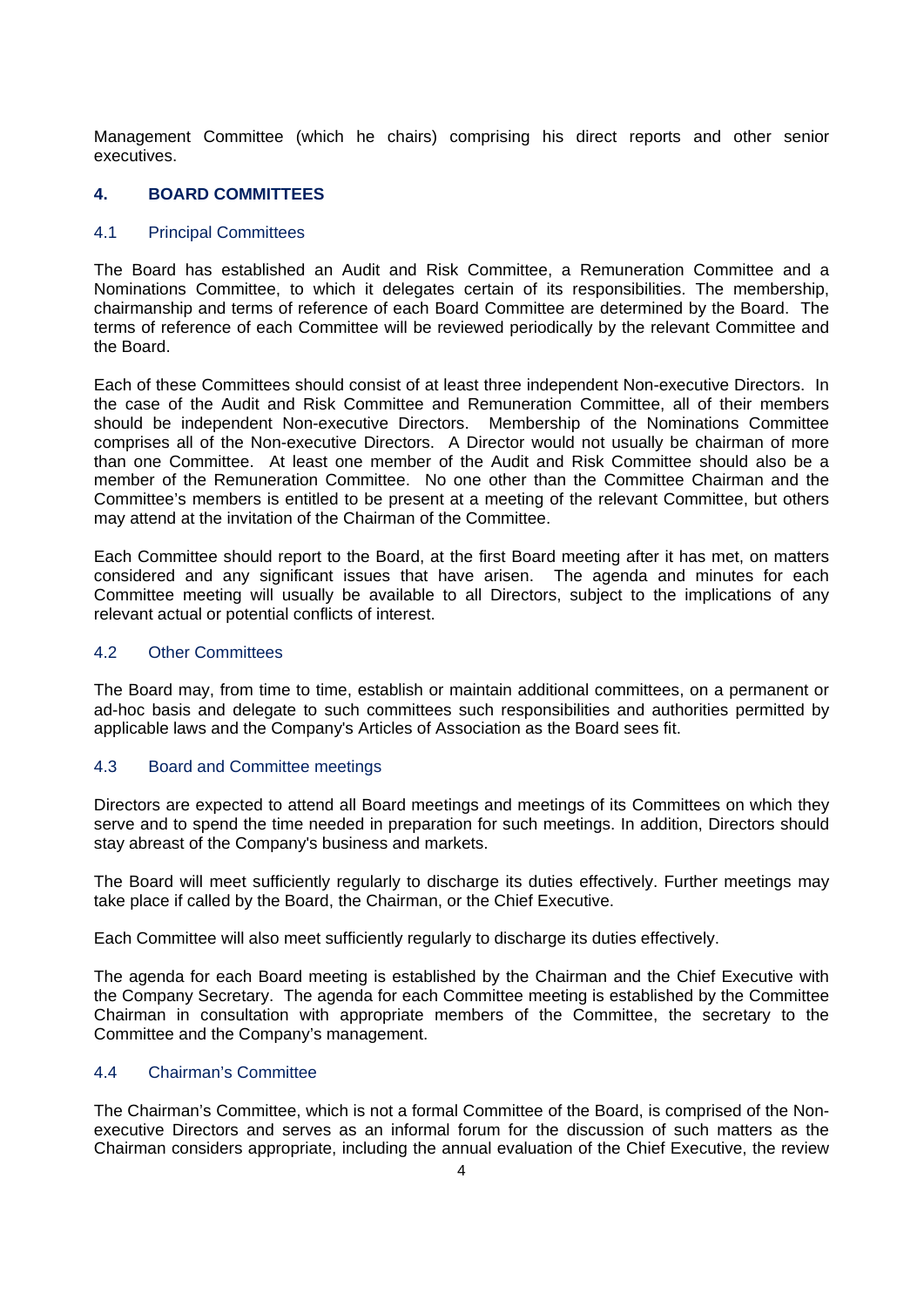of the Chief Executive's plan for management succession and the evaluation of the performance of the Board and its Committees.

# **5. SUPPORT FOR THE BOARD AND BOARD COMMITTEES**

# 5.1 The Company Secretary

The Company Secretary is responsible for advising and supporting the Chairman, the Chief Executive, the Board and the Board Committees in the discharge of their duties and on all corporate governance matters for the Company.

The Company Secretary is responsible for ensuring there are appropriate information flows between the Board and its Committees and senior management.

The Company Secretary, along with the Chairman, will regularly review the Board and Company's governance arrangements with a view to ensuring they remain fit for purpose, and recommend or develop initiatives to strengthen the governance of the Company.

# 5.2 External advice

The Board and each Board Committee may hire legal, accounting, financial or other advisers as necessary in their best judgment in order to obtain advice with respect to the discharge of their responsibilities without the need to obtain the prior approval of any officer of the Company, although such advice would usually be coordinated by the Company Secretary.

## 5.3 Access to employees

Any Director may request the management of the Company to make personnel available for discussions.

# **6. REMUNERATION OF DIRECTORS**

The remuneration policy for Directors is recommended by the Remuneration Committee to the Board for shareholder approval. Non-executive Directors' fees, including the Chairman's remuneration are determined by the Board. No Director is permitted to vote on a proposal regarding their own fees.

# **7. RELATIONS WITH SHAREHOLDERS**

### 7.1 Communication with shareholders

Ongoing communication across the Company's shareholder base, including institutional investors and private and employee shareholders, is achieved mainly through the publication of the annual and half year reports and interim management statements, and the announcement of significant developments affecting the Group and the Annual General Meeting. The Company's website, www.schroders.com, contains corporate and investor information, including webcast presentations of the annual and half-year results made by the Chief Executive, Chief Financial Officer and other senior executives. This is updated on a regular basis.

The Board as a whole is responsible for ensuring that appropriate dialogue with shareholders takes place. During the year the Chief Executive, the Chief Financial Officer and other senior executives conduct a series of meetings with, and presentations to, institutional investors, analysts and prospective shareholders to review the Group's strategy and prospects and discuss corporate governance matters. The Chairman is also available to meet institutional investors, as is the